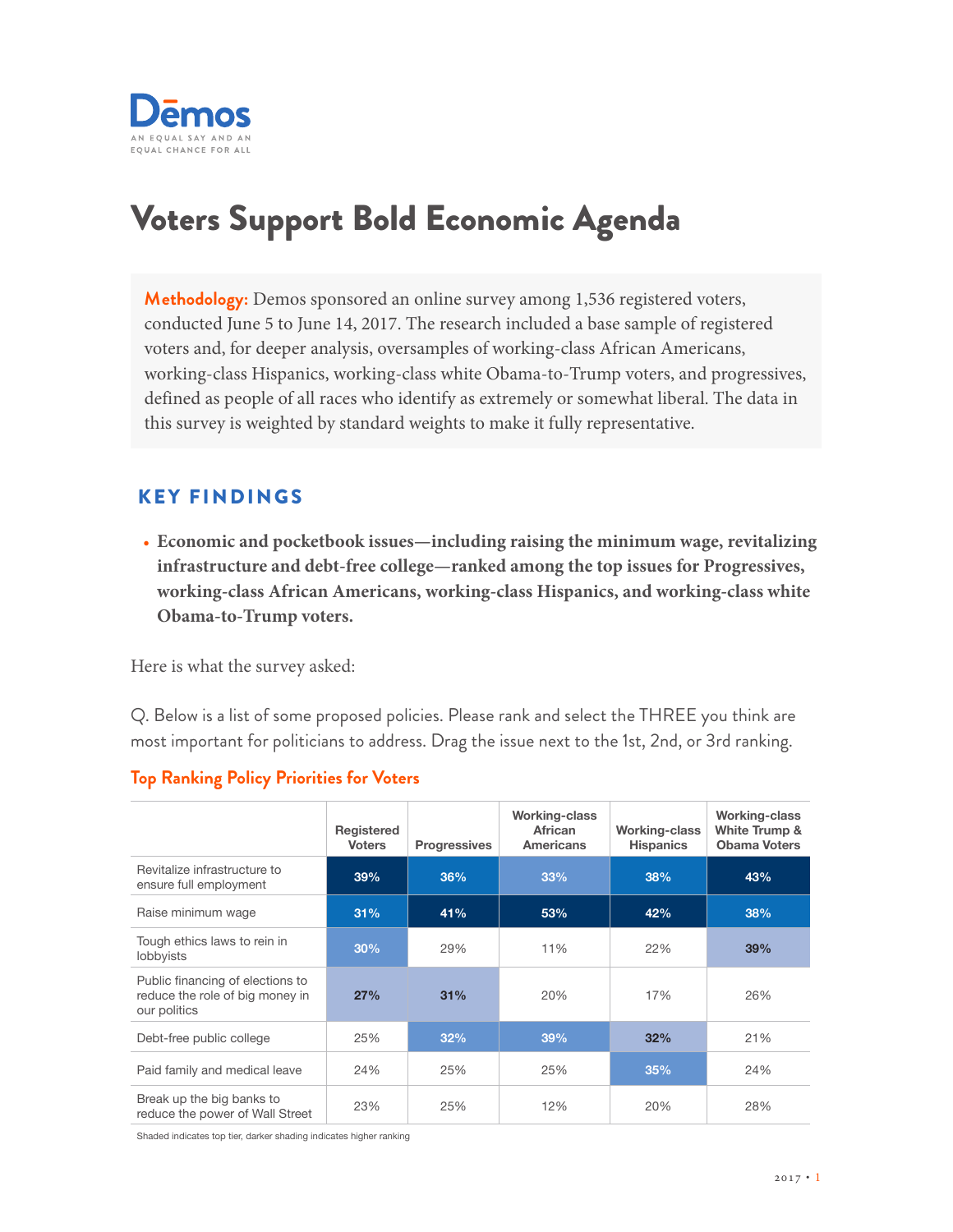• **A majority of Americans want government to do more to solve problems and help meet the needs of people.**

Q. Which of the following statements do you agree with most?

## **Voters' Perception of the Role of Government**

The government should do more to solve problems and help meet the needs to people. The government does too many things that are better left to businesses and individuals.



# • **Messages focused on protecting the deals we've already made, the pocketbook issues of Americans, and the inequality gap in America (squeezed out) tested the highest.**

Q. Below is a list of statements about potential agenda items for elected officials in Washington, DC. For each one, please indicate whether you support or oppose this statement.

| Label                              | <b>Message</b>                                                                                                                                                                                                                                                                                                                                                                                                                           |
|------------------------------------|------------------------------------------------------------------------------------------------------------------------------------------------------------------------------------------------------------------------------------------------------------------------------------------------------------------------------------------------------------------------------------------------------------------------------------------|
| <b>Protect Deals</b>               | To make an economy that works best for America, we need to protect the deals<br>we have already made and propose a Better Deal in other areas. That means,<br>first, protecting Social Security and Medicare from cuts and keeping protections<br>for equal pay and workers' rights. Second, that means making new investments<br>in infrastructure and higher education, and setting minimums for sick days and<br>paid family leave.   |
| <b>Pocketbook</b><br><b>Issues</b> | It is no surprise that what keeps some in the working class up at night are<br>pocketbook issues. Their earnings shape the family budget, and they are often<br>forced to make painful decisions about how to spend each and every dollar. They<br>deserve dignity on the job and for their work to be both valued and valuable. We<br>need a Better Deal to eliminate the daily financial stresses experienced by our<br>working class. |
| <b>Squeezed Out</b>                | The inequality gap in America is larger today than it's ever been. The rich are get-<br>ting richer, and the middle class is getting squeezed out. We need a new, Better<br>Deal which redistributes some of the wealth so that income gaps don't disadvan-<br>tage the hardworking Americans who deserve a decent living.                                                                                                               |

## **Tested Economic Messages**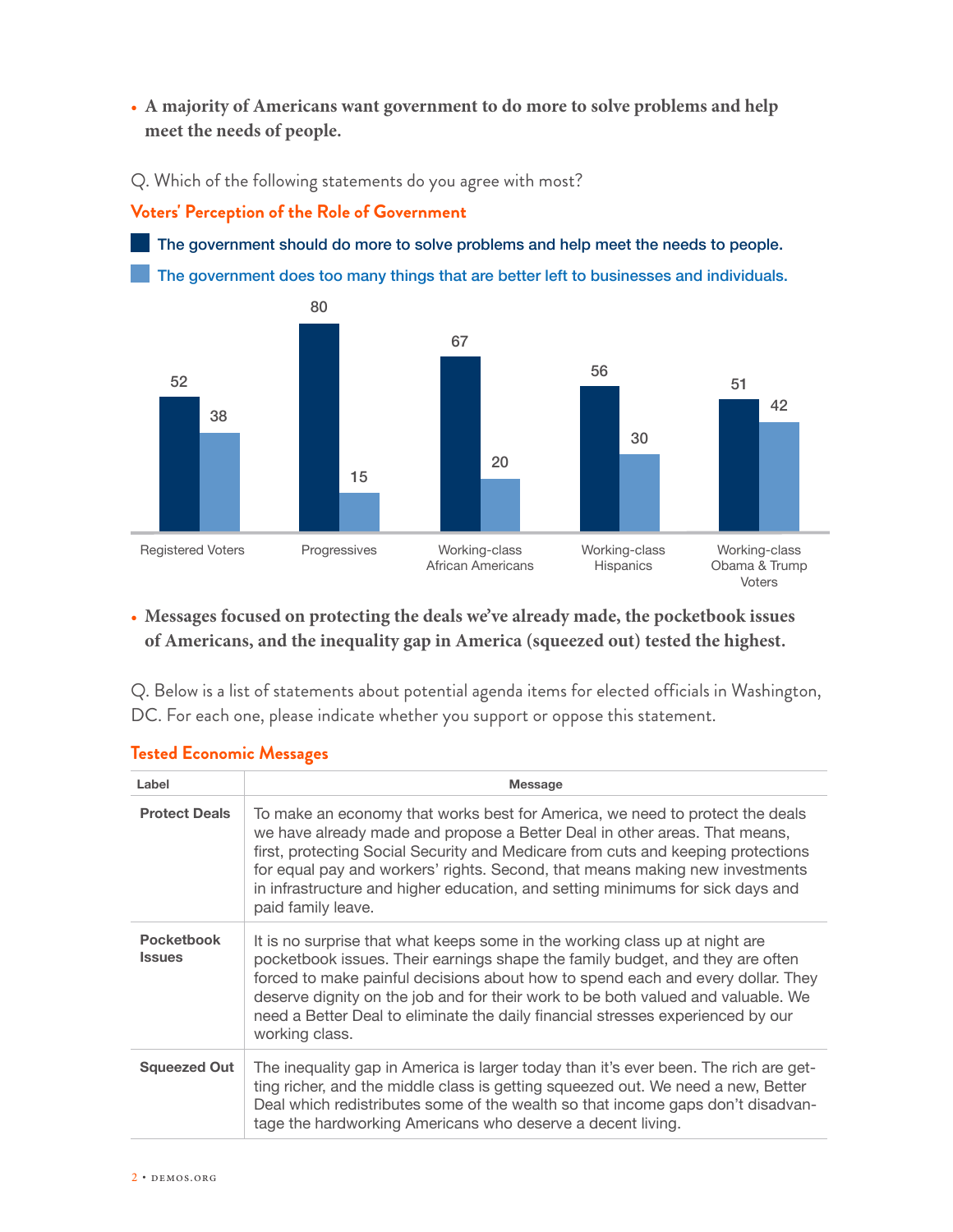# **Tested Economic Messages** (Continued)

| Label                               | <b>Message</b>                                                                                                                                                                                                                                                                                                                                                                                                                                                                                                                                                                                          |
|-------------------------------------|---------------------------------------------------------------------------------------------------------------------------------------------------------------------------------------------------------------------------------------------------------------------------------------------------------------------------------------------------------------------------------------------------------------------------------------------------------------------------------------------------------------------------------------------------------------------------------------------------------|
| <b>Reinvent</b>                     | America needs to reinvent the economy so that hard work is rewarded and<br>opportunity exists for those willing to work hard to get ahead. Handouts don't<br>make sense anymore, but neither does slamming the door on equal opportunity.<br>A Better Deal will reward work, provide opportunity and give everyone a chance<br>to build a better life.                                                                                                                                                                                                                                                  |
| Debt-free<br><b>College</b>         | Though having a college education is important for getting a good job, college is<br>becoming increasingly expensive, making it less accessible to the students who<br>need it most. We need a new, Better Deal which will prioritize higher education<br>and help states invest in public institutions so that all Americans have the<br>opportunity to earn a degree debt-free.                                                                                                                                                                                                                       |
| <b>Racial Class</b>                 | For too long, those in power have divided working people-pitting whites<br>against blacks, men against women and everyone against immigrants. When<br>the powerful turn Americans on each other, we let Wall Street bankers run our<br>economy, oil companies stop clean energy, giant corporations ship good jobs<br>overseas, and the rich give themselves tax breaks. That all takes money from<br>our schools, highways, healthcare, and retirement. When we turn on each other,<br>we can't unite to demand a Better Deal for all struggling people in America, no<br>matter what their background |
| <b>Disrespect</b>                   | Today, disrespect is baked into working-class jobs. From unstable schedules to<br>low pay to wage theft, employers impose punitive workplace policies that place<br>the blame for a low quality of life squarely on the worker. Workers are seen as<br>costs to be minimized, and their dignity and value are forsaken for maximum<br>profit. An economy based on disrespect that ignores the needs of workers and<br>their families is not sustainable. We need a new, Better Deal for the working<br>class.                                                                                           |
| <b>Rigged</b><br><b>System</b>      | Right now, big banks, Wall Street and the rich use their money to buy access and<br>rig the system. Making money through innovation or hard work is the American<br>way. But what's wrong is when the system lets the rich buy access, rig the sys-<br>tem and hold the rest of us down. A Better Deal will fix this inequality of power<br>and restore honesty and balance in the system so everyone has a chance to<br>work hard and succeed.                                                                                                                                                         |
| <b>Racial</b><br><b>Disparities</b> | Our country cannot succeed unless we are all given a chance to succeed, and<br>that means we need to address the issues which have held some of us back<br>because of race. A Better Deal for America means fixing racial disparities in pay,<br>education, healthcare, and housing. We cannot survive in the global economy if<br>we don't give everyone a true chance to build a better life.                                                                                                                                                                                                         |
| <b>Technology</b>                   | Technological innovation and the global economy are some of the most<br>important forces in the world today. Though they enhance productivity, they<br>also disrupt labor markets, require workers to learn new skills more quickly<br>and challenge our global competitiveness. As a nation, we need a Better Deal<br>to respond to these opportunities and challenges by investing in innovation,<br>infrastructure, and small business to make it easier for workers to acquire new<br>skills and switch jobs when it's necessary.                                                                   |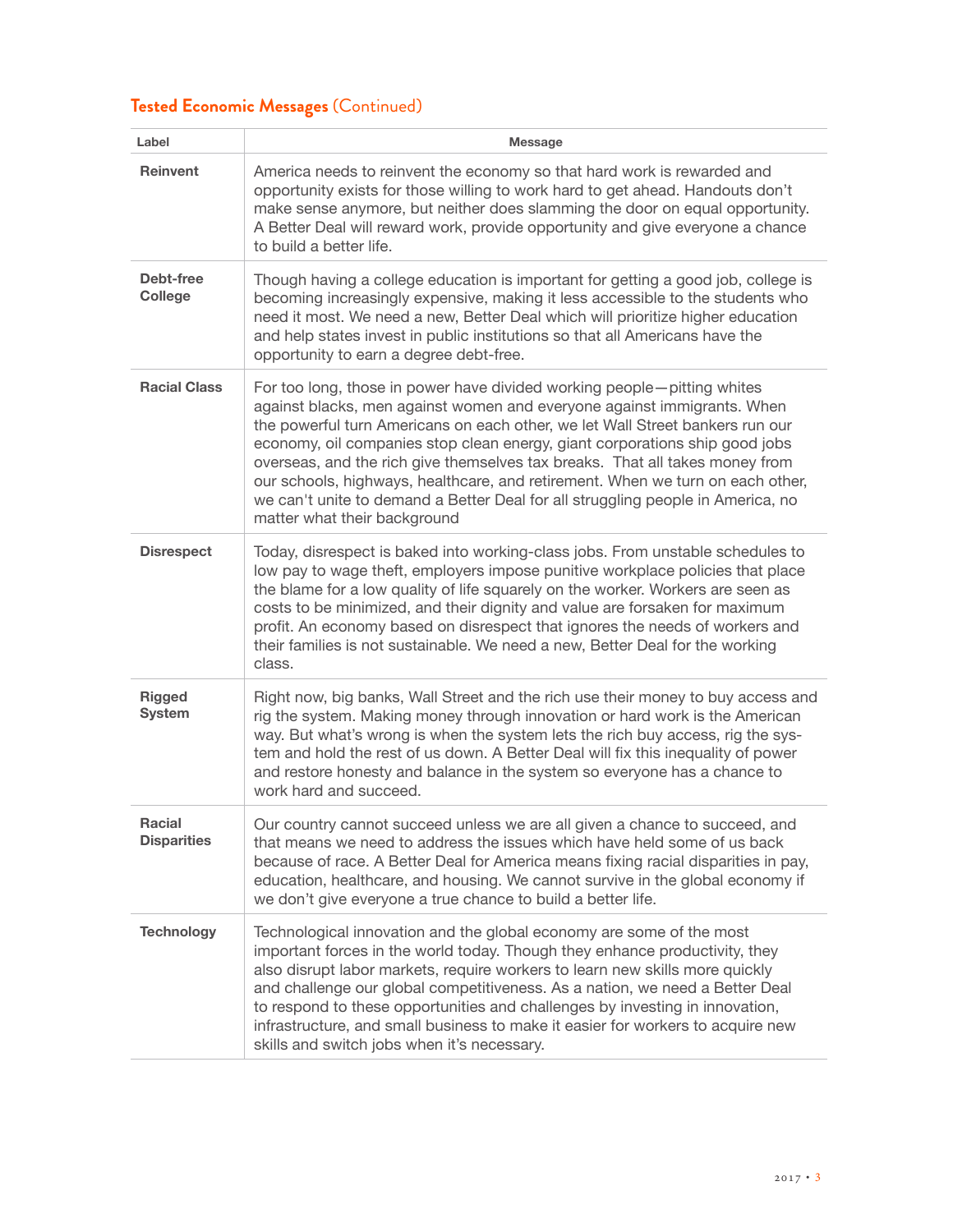## **Top Ranking Messages for All Registered Voters**



## **Top Ranking Messages for Tested Demographics**

|                           | Registered<br><b>Voters</b> | <b>Progressives</b> | <b>Working-class</b><br>African<br><b>Americans</b> | <b>Working-class</b><br><b>Hispanics</b> | Working-class<br>White Trump &<br><b>Obama Voters</b> |
|---------------------------|-----------------------------|---------------------|-----------------------------------------------------|------------------------------------------|-------------------------------------------------------|
| <b>Protect Deals</b>      | 51%                         | 74%                 | 57%                                                 | 49%                                      | 56%                                                   |
| <b>Pocketbook Issues</b>  | 45%                         | 66%                 | 53%                                                 | 47%                                      | 57%                                                   |
| <b>Squeezed Out</b>       | 45%                         | 59%                 | 57%                                                 | 44%                                      | 54%                                                   |
| <b>Reinvent</b>           | 42%                         | 39%                 | 43%                                                 | 46%                                      | 55%                                                   |
| <b>Debt-free College</b>  | 42%                         | 63%                 | 63%                                                 | 46%                                      | 44%                                                   |
| <b>Racial Class</b>       | 42%                         | 63%                 | 57%                                                 | 41%                                      | 47%                                                   |
| <b>Disrespect</b>         | 42%                         | 57%                 | 52%                                                 | 40%                                      | 55%                                                   |
| <b>Rigged System</b>      | 41%                         | 57%                 | 49%                                                 | 39%                                      | 44%                                                   |
| <b>Racial Disparities</b> | 40%                         | 64%                 | 59%                                                 | 44%                                      | 42%                                                   |
| <b>Technology</b>         | 37%                         | 53%                 | 44%                                                 | 37%                                      | 45%                                                   |

Shaded indicates top tier, darker shading indicates higher ranking

(*Graph includes only respondents that are in strong support.)*

Although not in the top three, the two messages that put forward a combined race and class analysis, ("racial class" and "racial disparities") were strongly supported by progressive voters and working-class African Americans—and well-received among a significant percentage of all voters, including white working-class Obama-to-Trump voters.